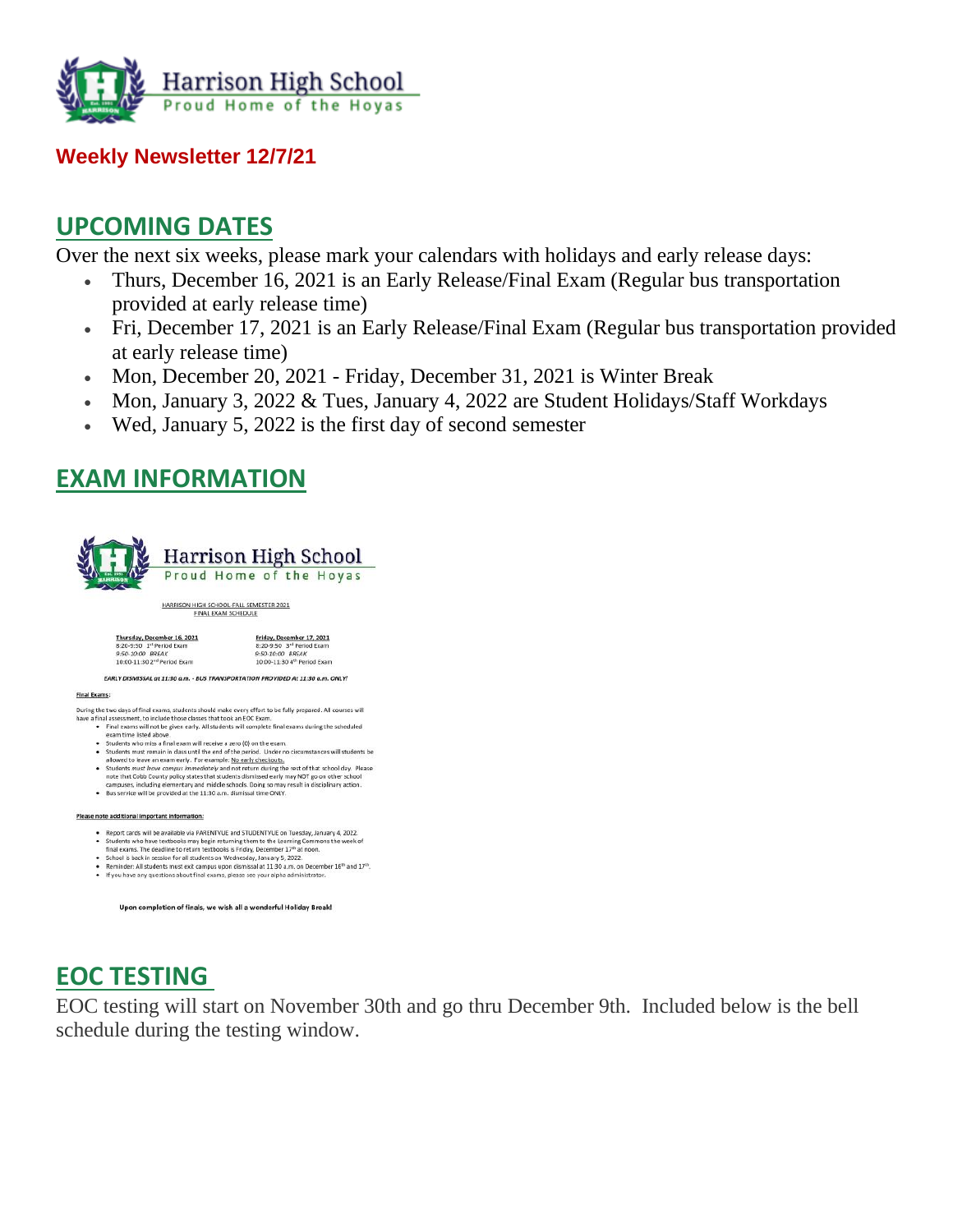|                           |            | <b>Ist Block</b> | <b>2nd Block</b> | <b>Brd Mock</b>                                                                                                     | 4th Block     |
|---------------------------|------------|------------------|------------------|---------------------------------------------------------------------------------------------------------------------|---------------|
| <b>AMERICAN UTERATURE</b> | 30-Nov     | $8:20 - 9:05$    | $9:10 - 11:05$   | 4.11:30 - 11:40<br>$83148 - 3335$<br>$413.30 - 11.96$<br>$D(368 - 1/80)$<br>STANDER TO STREET AND A LEBROS.         | $1:35 - 3:30$ |
|                           | $5$ -Dec   | $8:20 - 9:40$    | $9:45 - 11:30$   | #1035 - 1240<br>$k + 266 - 1156$<br>01209-120<br>$D = 14 - 1.46$<br><b>CLASSIC TESTING EAT A LENGTH</b>             | $1:50 - 3:30$ |
|                           | $2 - Dec$  | $8:20 - 9:40$    | $9:45 - 11:30$   | $8.15 \times -17.00$<br>$0.1266 - 11.91$<br>$01210 - 136$<br>$D = 14 - 1.95$<br><b>JOURNES TESTING EAT A LONDIE</b> | $1:50 - 3:30$ |
| HISTORY<br>ś              | $3-Dec$    | $8:20 - 10:06$   | $10:12 - 11:47$  | #1245 - U-21<br>#1235-3253<br>$C1258 - 121$<br>$0.115 - 1.51$<br>SCANSES TESTING SAT A LUNCH.                       | $1:57 - 3:30$ |
| <b>NOTORA</b>             | $6-0$ ec   | $8:20 - 10:06$   | $10:12 - 11:47$  | 4:159 - 17:21<br>$0.1226 - 1051$<br>$0.1368 - 1.21$<br>$D136 - 152$<br>STUMMES TO STRAG EAT A LEASENE               | $1:57 - 3:30$ |
|                           | $7 - 0$ ec | $8:20 - 10:06$   | $10:12 - 11:47$  | 41552-1221<br>#1235-1251<br>$1368 - 121$<br>$DLMh - 1.61$<br>SCUMBER TRATING RAT A LEBROID.                         | $1:57 - 3:30$ |
| <b>ALGEBRA I</b>          | 5-Dec      | $8:20 - 10:06$   | $10:12 - 11:47$  | 41148-1141<br>812-28-22-51<br>$C1255 - 123$<br>$D1:35-1:53$<br><b>JOUNSES TESTING EAT A LUNICH.</b>                 | $1:57 - 3:30$ |
|                           | 9-Dec      | $8:20 - 10:06$   | $10:12 - 11:47$  | $83558 - 3241$<br>$0.12(23 - 31.4)$<br>$(1293 - 12)$<br>$0135 - 151$<br><b>SCLASSES RESTING GAT A LUNICIE</b>       | $1:57 - 3:30$ |

#### OCTECTIVE BELL CENTRULE MUNITED 2021

### **HOYA BLOCK**

Registration for Hoya Block next semester will start on Thursday, December 9th. Please click **[here](http://url503.cobbk12.org/ls/click?upn=Lr5Kj85exJaDj793QUoDMxoBFqYG9jsvxI4LoJlDFzMhUCpXbnVhhqIbIvVR7eDkW2lzE7udnvgKuQAcOzbNvqwOcyAOegilze8a86prJ3fs7WsFbuGo7F-2BRKeWxq3SIuaiP11vaI8L0hwp4wkrNqfoN6fZy3-2Fi0LRAg0lkB8izCeheAI-2F2CyN2u5ExeZNDbFdCB_W-2BfLYUoUwwI1tuGClKRhhPOSepcZIFoXnUIMjiA717kQ1i13BNQTwwJ9cl-2BWArXr6-2FDxoCbNFrRaplJKtN7fZwlGTMOm3SJj6ZyahDng4fb813AYzG3qkleoqvkLGDE6Ye2KXxrlyCRlym7-2F4-2BxA9aANtuUaSR0WSpkIBexdyHUz9X2k9Sm-2Fs6Lg-2BLUfWEZGTopE0kpbTZpNGMOG89RI0wP1917VnXiasCtq09iq-2Fx19P1BTjJAj2wzq1TcfkArcHRmWoiaiDX-2BPE6LDSDyhIw-3D-3D)** to register. All students will need to register before the deadline on Friday, January 7th. Please visit the **Hoya [Block](http://url503.cobbk12.org/ls/click?upn=oq5wnnHoD1NAxpT8rNAGXMR1eG7MJW44UQRvGTy3TsrYMq-2B5vCvT-2FZh3QX3QFVG1Zf2WVq3mBUwffgB8KB5Wsg-3D-3DViX7_W-2BfLYUoUwwI1tuGClKRhhPOSepcZIFoXnUIMjiA717kQ1i13BNQTwwJ9cl-2BWArXr6-2FDxoCbNFrRaplJKtN7fZwlGTMOm3SJj6ZyahDng4fb813AYzG3qkleoqvkLGDE6G7nzmAaL6yWswGfel5iMnp1s3f-2FLKRElhiJSdzdq1rcmlor-2BC-2B62kBqieEsH5NyvK-2B17M2nW9XbpmK2JKeXf-2F5PQjpuaDrh5oU1Q4jNpfoCZFJe7nejCRCiOzNvMWZcA2RYvj13EZPOd5lSSKwBciw-3D-3D)** page on our website for additional information.

### **SPRING 2022 STUDENT PARKING**

All current junior and senior students who wish to purchase a parking decal for next semester must complete the student parking survey by following the link below. This survey will close at 5 pm on Tuesday, December 21st, but please complete as soon as possible so that we can get an accurate count of students who wish to park on campus next semester. Once all parking information has been processed, we will communicate specific instructions for parking decal payment and pick-up to the email address that was used to complete the survey. Look for that information to be sent out by the end of the December 27th week, with a tentative decal distribution schedule of assigned pick-up times on January 3rd and 4th.

IMPORTANT: You must complete the survey to be considered for parking, but you do not need to re-apply for parking if you currently have a Fall 2021 decal or if you have a current parking application for this school year submitted.

Please email Becky Kelly (**[rebecca.kelly@cobbk12.org](mailto:rebecca.kelly@cobbk12.org)**) if you have any questions. Thank you!

PARKING SURVEY LINK:

**[https://HarrisonHS.formstack.com/forms/spring\\_semester\\_student\\_parking\\_survey](http://url503.cobbk12.org/ls/click?upn=k2a9oSGmmBVDQ-2BEzH5jEzTLwNsB7PjW5hg5PGN5MBEoDNYx4yj3kqjPckyv8emA-2BNGDUCnQQFe9BJpVJd1DUhhT3d87fYLIpmi-2Bv-2BT-2BiGLRQ8YDGxR0YrKgRditXgTRdqX1y_W-2BfLYUoUwwI1tuGClKRhhPOSepcZIFoXnUIMjiA717kQ1i13BNQTwwJ9cl-2BWArXr6-2FDxoCbNFrRaplJKtN7fZwlGTMOm3SJj6ZyahDng4fb813AYzG3qkleoqvkLGDE64OiQUxbBykTHrK8Uf0-2BMRLVf-2BdVbKJroz-2FWAmj-2BGOno5-2FshxQYnZXV7XK5e17tgJyY-2FiEUdTOX1mYkbeMF3IjAu3JI8u0-2F-2BoDkp1MOEoGXLlR-2BHzYYYPhM2RQAkAqvz62qm07DT7F26Gm7sDzC-2FEmA-3D-3D)**

### **HOLIDAY TREATS FOR THE HOYA STAFF**

Please use the link below to help the Harrison PTSA spread some holiday cheer to our amazing Hoya Staff. We appreciate your help, thank you! **[https://www.signupgenius.com/go/10C0F4CAAAA29AAFCC07-ptsa3](http://url503.cobbk12.org/ls/click?upn=Q-2BKaVIKfS2AqG1NntRWXIqe3VLrAF6HtQZXW1Eop37-2BHD1-2FJeBI8RcsNCzxppcBz0DlAzN5HVHa4jFBsYhEq-2FTtx4F3uDw8i0Et4Ko14jOyvmI1H-2BAf5gG-2FKDqhzv-2BKLPoDWPgEeyAxzwXKUMehTv5gyjR8JZzUgV3yQ3Svu2pv1IISSYYKdDyOdnbfY8rpAlntVAXtkNP0zpsMDHp6yMT8xFbJt1GchNRIOOkYrtRHTOmUQCkB-2FPzAcF-2F-2FFycCMFZ-2BAU6RqwBPd2bNv4cWtllgIKgNcM8ouiM1UsJiI2yUOQjKb6Gf1TCNNoAOHRpvKtO7CAwm41NNUQFBnFtcSd-2BOaJKfxxDGLgjmA2te7FF9dyYleVBnhGoiQE43D6uIb4tKsTM1dlbEM1bI-2FNWqZW7alO-2Fvk-2Ft-2FMaXYA9SwpoBflumV3bWqwHbo27cr1kgqLYJBfU9dJeET8EB3vQL7GAmAeacfb0JTDvv-2F4Bq9uqua9EzxUcK398kWwW-2FhMvcjz-2FN-2FFp0w8-2BvCWzKiS6vr2aqBj1IdueCt45GoPKDIFn801iA2JH1GIHKoPO9LeHsPhg82OQSiLsMcE0odelHVCig-3D-3DVifu_W-2BfLYUoUwwI1tuGClKRhhPOSepcZIFoXnUIMjiA717kQ1i13BNQTwwJ9cl-2BWArXr6-2FDxoCbNFrRaplJKtN7fZwlGTMOm3SJj6ZyahDng4fb813AYzG3qkleoqvkLGDE6Y6C9RdVyVNo5lyVgw-2FYPh73ed5B2KO4JQVkqc9SYJfGpY-2Bv5-2BDHHsZqVPnizIay28iCvxWOHp-2F9tRtRZ0S78g7dRDpuPqyiE8TeFUbcS1JuGg3K0AC6tW2lF-2FXGLDxdo6hUOA22Ltx0heTeA2q6uTA-3D-3D)**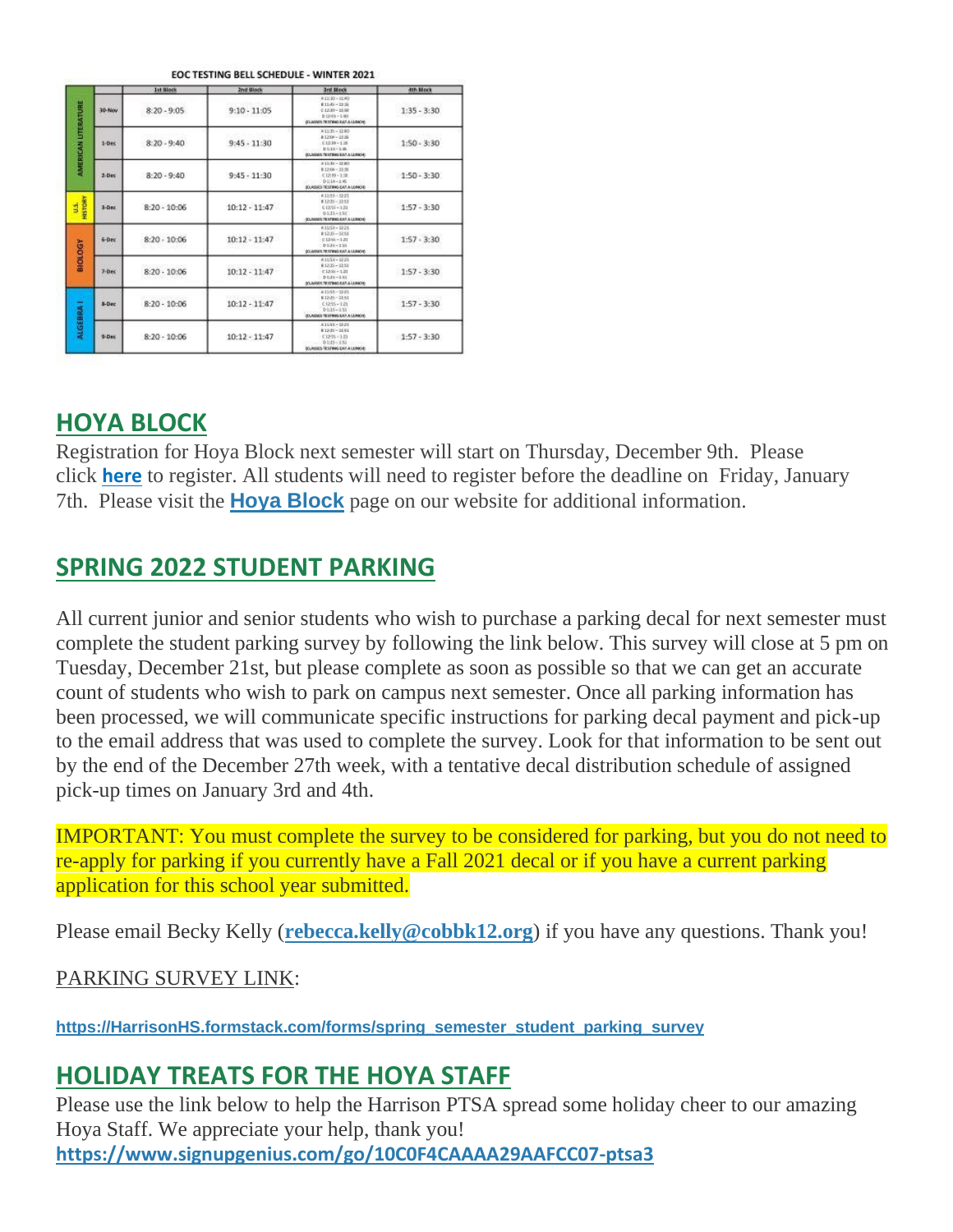## **SENIOR NEWS**

Any senior who is graduating in December MUST turn in school laptops, pay for library fees/fines, and turn in all textbooks by the afternoon of Dec. 15th.

Notices of those with outstanding fees/fines were distributed today (Tuesday).

# **LAPTOPS**

We have over 1900 students who have already opted-in for their school-issued laptops. We need every student to opt-in, and pick up their devices ASAP. Students will be required to begin bringing their laptops to school beginning January 5th. If you have not opted-in, please do today – it only takes a minute. Directions to opt-in can be found **[here.](http://url503.cobbk12.org/ls/click?upn=HU5K2q0Fz5ADTGboxPzOzUx-2FoxqvD40X8ef2vsqiBoK5lUpmPrrJUiWhJvXNIfJ270vmIswmX8KcH-2BqvxZwQo6gvxu00a9aZXsbo8PzdGuZO-2FACLIJYdhejZvcbBZazUYTnu_W-2BfLYUoUwwI1tuGClKRhhPOSepcZIFoXnUIMjiA717kQ1i13BNQTwwJ9cl-2BWArXr6-2FDxoCbNFrRaplJKtN7fZwlGTMOm3SJj6ZyahDng4fb813AYzG3qkleoqvkLGDE6SY8PNHVwenefN6nukaOFBp7zdtdPyGGXAqLke67Vvb-2FjHZQ2LUvmmG8EL994Qr25O5shivnvTfCffUdpw8mdabviMJZKcmwRaZIrLvf4vEDxF1eYNOrXsScUu0G4X0T-2BB07OKcY97Rx8WQz16YvPcQ-3D-3D)**

### **Why Should I opt-in for a laptop?:**

School issued devices will be connected to the Cobb server. This will allow for better connectivity.

School issued devices will come with the required Office 365 software that Cobb students utilize.

School issued devices will have access to our testing platforms. For example, students can take End of Course Tests, MI/RI tests all from the classroom, which provides us more flexibility. We have a limited number of computer labs.

When all students have the same device, teachers can incorporate technology more often since they are assured all students have access.

### **Distribution Plan:**

The distribution of laptops will continue during lunches – please have your students report to the learning commons during their lunch period to pick up their device.

Students should fully charge their school laptop each night and leave their power adapters at home. This will allow students to use their devices for a full instructional day without the worry of losing their power adapters at school. Thank you!

### **Questions?:**

Please direct any questions to Dr. Christi Osborne. (**[Christi.osborne@cobbk12.org](mailto:Christi.osborne@cobbk12.org)**)

# **LOST AND FOUND**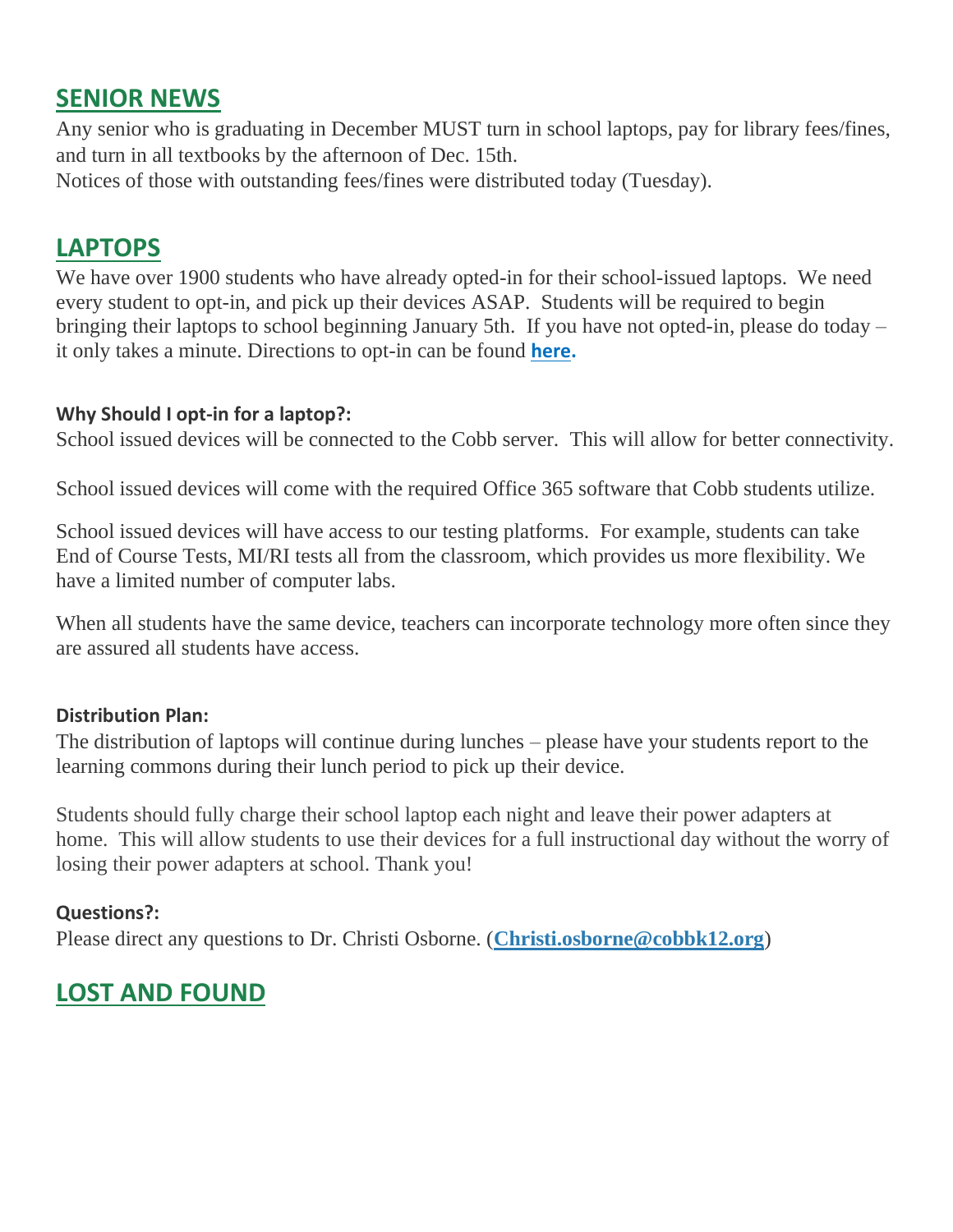

## **CAFETERIA NEWS**

Please check the Food and Nutrition Services website frequently for updated information on Paying for Meals, Menus, Allergy & Special Nutrition Needs, Wellness Information, and Employment Opportunities.

**[https://www.cobbk12.org/foodservices/page/45098/paying-for-meals](http://url503.cobbk12.org/ls/click?upn=oq5wnnHoD1NAxpT8rNAGXIgEcF6cFUXUYIe-2B8AO3LVyx4t4OJsNWVhu0iEI2j90fBOcAAqhr4f3pHktzPZuYg83p0mcu7zlRbWoKDhAG9jg-3D3O-M_W-2BfLYUoUwwI1tuGClKRhhPOSepcZIFoXnUIMjiA717kQ1i13BNQTwwJ9cl-2BWArXr6-2FDxoCbNFrRaplJKtN7fZwlGTMOm3SJj6ZyahDng4fb813AYzG3qkleoqvkLGDE6G0HhkkOWRlcUsWFtA7vT8aa31wtUM3Q5zXQxEz0DmM6nm2YNa7NQVKI0lJXTc-2FsuSTmddTJjkqANO7YYvX-2FUle-2FprGP-2BCmicSmCeVo-2FXZYmOyt0lmgOYRKREkAyhHpmtGRFbU5VpF9iXTBXx9dp76w-3D-3D)**

### **COUNSELING NEWS**

#### **COUNSELING CALENDAR**

Please check the Counseling Calendar frequently for important dates, including Virtual Parent and Student Q&A sessions, Virtual College Visit information, and much more! Click here, **[Harrison](http://url503.cobbk12.org/ls/click?upn=G8An3K6JlHsR8QtKBFuzdoB1znjZkDc3Km2Sgf1PHVpycz16KMZXgXgxh3dcC-2FS8NJmdhIjRhMEVOdXvIran0PoO612nc8dPRxDRKmrySvOyPaCPkwQVxnm5P9WY4kGuByjjBLs9jX8AnVcQz2F0xdPJWUq-2BTqmbYJsClRyFwEgRo9BS-2BibqsB2DQhPPMblVcSSM_W-2BfLYUoUwwI1tuGClKRhhPOSepcZIFoXnUIMjiA717kQ1i13BNQTwwJ9cl-2BWArXr6-2FDxoCbNFrRaplJKtN7fZwlGTMOm3SJj6ZyahDng4fb813AYzG3qkleoqvkLGDE6-2F-2F8B6LLKi5zl2xHiYgKIHHHhcyrFD-2FgusMYsVysOKgm9khMvzcSmQdp87Qpx2E-2BiY7h-2F5dGaeTWjZiuR20FezdDdPrAdDfCyg7JW1730MilVH72hmoJe-2FifKp9NAkNrjK7DJwarnor-2FDP8tJIreJwA-3D-3D)  [Counseling Calendar](http://url503.cobbk12.org/ls/click?upn=G8An3K6JlHsR8QtKBFuzdoB1znjZkDc3Km2Sgf1PHVpycz16KMZXgXgxh3dcC-2FS8NJmdhIjRhMEVOdXvIran0PoO612nc8dPRxDRKmrySvOyPaCPkwQVxnm5P9WY4kGuByjjBLs9jX8AnVcQz2F0xdPJWUq-2BTqmbYJsClRyFwEgRo9BS-2BibqsB2DQhPPMblVcSSM_W-2BfLYUoUwwI1tuGClKRhhPOSepcZIFoXnUIMjiA717kQ1i13BNQTwwJ9cl-2BWArXr6-2FDxoCbNFrRaplJKtN7fZwlGTMOm3SJj6ZyahDng4fb813AYzG3qkleoqvkLGDE6-2F-2F8B6LLKi5zl2xHiYgKIHHHhcyrFD-2FgusMYsVysOKgm9khMvzcSmQdp87Qpx2E-2BiY7h-2F5dGaeTWjZiuR20FezdDdPrAdDfCyg7JW1730MilVH72hmoJe-2FifKp9NAkNrjK7DJwarnor-2FDP8tJIreJwA-3D-3D),** or go to the Counseling page on **[www.harrisonhigh.org](http://url503.cobbk12.org/ls/click?upn=oq5wnnHoD1NAxpT8rNAGXO9pgQjsMrFEdSeXOUfDN1SmFc2KsGzpApGt0h4W-2BnTi3qOMFT0pAhpU4g9jzi2oghIA-2BD5qxCmArcny4yPncCY-3D6JA2_W-2BfLYUoUwwI1tuGClKRhhPOSepcZIFoXnUIMjiA717kQ1i13BNQTwwJ9cl-2BWArXr6-2FDxoCbNFrRaplJKtN7fZwlGTMOm3SJj6ZyahDng4fb813AYzG3qkleoqvkLGDE6f84925k92EoA7HnEM9v82cbyic7xxriHMihcAferfGNmuJgQC1esSvqL4dQpH7LEnZGpR6JYZDsi3w6F7yzYeCG-2FfAAB1dH3tgArwcoGLHgnJ0UXZjTAyM7Vr7jCU-2B46Y0PpVgCNT3cvYcf1tkWtfw-3D-3D)**.

#### **VIRTUAL COLLEGE VISITS**

We have several Virtual College Visits set up for our Harrison Students. Please check these out here: **[Harrison Virtual College Visits](http://url503.cobbk12.org/ls/click?upn=G8An3K6JlHsR8QtKBFuzdogXPJqD3Uz2QqY8s2OfxygfiXPa-2BLVg3oKWlcUFgjTffPxwSarE77p-2FOfJTl3QvbpgPiFEQheAZA772IpRJMifiqQmDkS-2BKBGjOIoKGjM7QQDhTGARgZvMYUugThyMfc1u3H422O6jO2zhAvrxBFglXp3F6gpegHyc5A3y-2BtXoarMbtV-2FDS2nSwRHJx513wzw-3D-3DmG-M_W-2BfLYUoUwwI1tuGClKRhhPOSepcZIFoXnUIMjiA717kQ1i13BNQTwwJ9cl-2BWArXr6-2FDxoCbNFrRaplJKtN7fZwlGTMOm3SJj6ZyahDng4fb813AYzG3qkleoqvkLGDE6Eyt8gHlwgXOvSDWa0eiZI1p7gF6P2c-2BCIYLW4lo6EcBP6XfNWEK0MvxpLqSo0rxdVJ3jQxoLquDl-2FU5hOy5-2BNAW-2B5Lh2OR-2BcU64VlQCHJbnhUshxjsVBbQ4D7ruB3JrwVzl3bzwUqY9KLsJekSX0cA-3D-3D)** and on the Counseling Website.

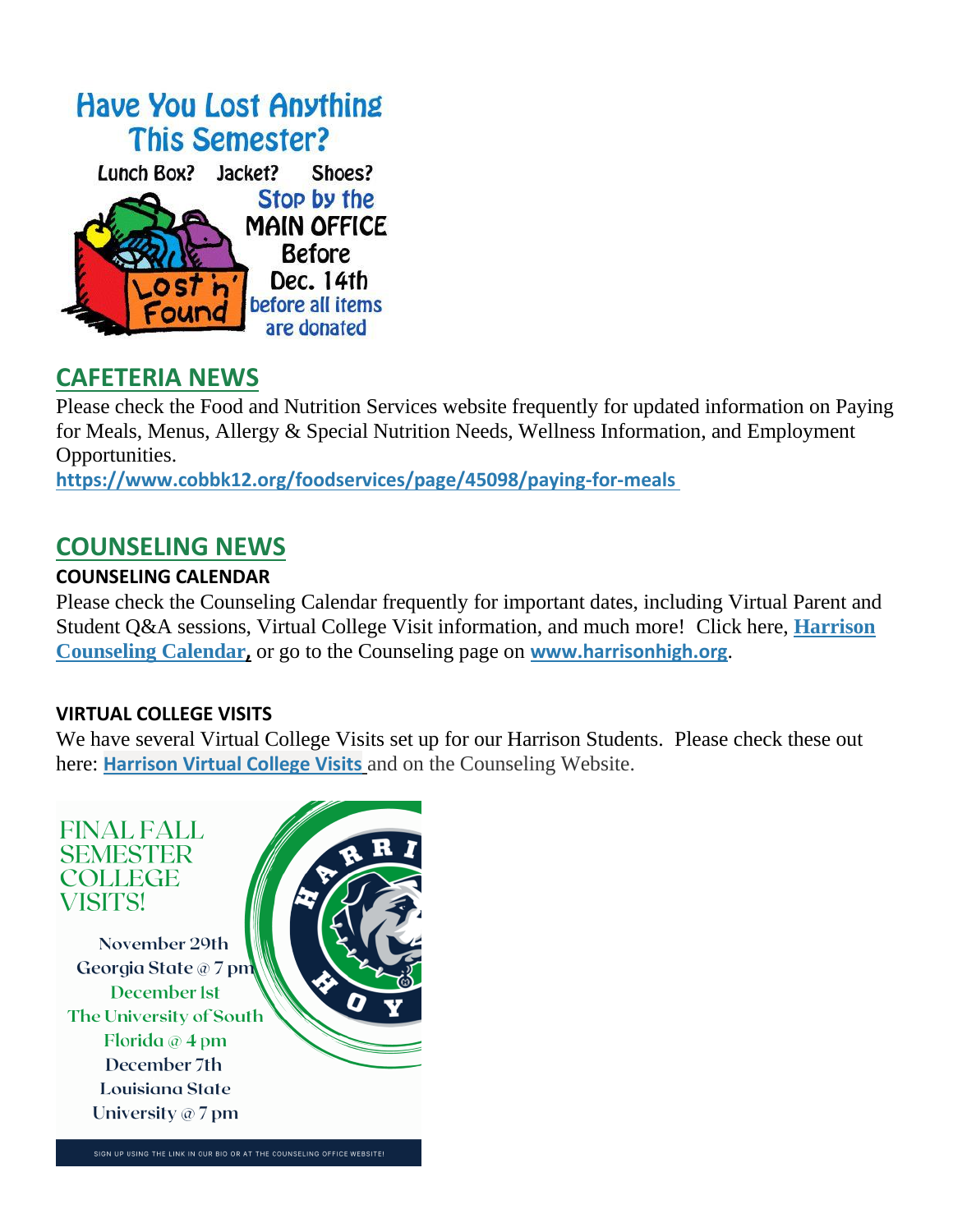#### **CLASS NEWSLETTERS**

Students may now sign up for a monthly newsletter with specific information just for their year! See below to register or see your newsletter:

Freshman Class of 2025 **[Register Here](http://url503.cobbk12.org/ls/click?upn=Lr5Kj85exJaDj793QUoDMxoBFqYG9jsvxI4LoJlDFzMhUCpXbnVhhqIbIvVR7eDkW2lzE7udnvgKuQAcOzbNvqwOcyAOegilze8a86prJ3frgbJArpe-2Bu9kCda-2FHphK4YS3syaEi6KXoq5ecEB9E0ne7Np47MCHzPx514UIHtE2z1DtWvQSMAPs1SLFsz3Lt4Qj6_W-2BfLYUoUwwI1tuGClKRhhPOSepcZIFoXnUIMjiA717kQ1i13BNQTwwJ9cl-2BWArXr6-2FDxoCbNFrRaplJKtN7fZwlGTMOm3SJj6ZyahDng4fb813AYzG3qkleoqvkLGDE6EeCckiBBrs-2B3f9f8qyvbb83bs2zRi-2F-2B7OjDkg3podzX4idGRBRjA6GZ5pWwpi1E-2F0DMWXLftfVO6iq6NNe-2Fkgh1GbaJHbIgEjHDGPVWDoDKYOELpaExooq2A45CrxTH5M2xyXnHy-2F-2Bzp4Ru8Kj3lCg-3D-3D)**

Sophomore Class of 2024 **[Register Here](http://url503.cobbk12.org/ls/click?upn=HU5K2q0Fz5ADTGboxPzOzV-2FXL0qE7BYVJk79MoYchrbCOX-2B3LonP5U2oZNoxy5AcBtluJIt2ARn38rp2KDKyAeBNN-2Fb5h181ewg5fbNU54WvCEZR610RnNa6PzQcmk9ZRwz9_W-2BfLYUoUwwI1tuGClKRhhPOSepcZIFoXnUIMjiA717kQ1i13BNQTwwJ9cl-2BWArXr6-2FDxoCbNFrRaplJKtN7fZwlGTMOm3SJj6ZyahDng4fb813AYzG3qkleoqvkLGDE6bFbeHD5FNSxXTnwibkLK7vpwS1G7ajlu71xWO3cZFfT8Kif2vtMGfHmwPP2Roq6KMT9EOctfy0UfBq-2BOs2eB9IC5kVMEfgKGkMbZ1b5mNxaWRK2K2dSaPCs-2FQpeZ-2BaVvuzwLfpd14P3yjGoe0-2FGngQ-3D-3D)**

Junior Class of 2023 **[Register Here](http://url503.cobbk12.org/ls/click?upn=HU5K2q0Fz5ADTGboxPzOzc-2FmDrLeRPv-2F5f6cytuJSxI0trpBiz9UDAwo-2Bcb69f-2BotMmx4AwlG5hn6eMqzvsNDsYVvUofQRcF3tP7lqOzjVNqfGZzo2pBbv9178J2dZt2supnlVwvxbV-2B2CZdWNWDsw-3D-3DOzPF_W-2BfLYUoUwwI1tuGClKRhhPOSepcZIFoXnUIMjiA717kQ1i13BNQTwwJ9cl-2BWArXr6-2FDxoCbNFrRaplJKtN7fZwlGTMOm3SJj6ZyahDng4fb813AYzG3qkleoqvkLGDE6JXYNvWk8ClIXI5gyEkB0VoJIXXHi1kMrAvSbCNamSmtlWVS6VmDDjIDVbxgVEvdzYjEwTTDdjb068O0floQDQMyEb-2BLnmi2C-2Fi-2BzylMFU3xVa-2BiffoS5bp4SZ6DyEVxYAO2Ggy-2Fft2YqyBUmC-2FHN4g-3D-3D)**

Senior Class of 2022 **[Register Here](http://url503.cobbk12.org/ls/click?upn=Lr5Kj85exJaDj793QUoDMxoBFqYG9jsvxI4LoJlDFzMhUCpXbnVhhqIbIvVR7eDkW2lzE7udnvgKuQAcOzbNvqwOcyAOegilze8a86prJ3dDt6tBPLENBJTdrQCUrueLZgINQSeok4wIPB8t7DObpshp395kKSQ2QJBawc2T6bK-2FQpKcY6cz3X5556wmPmprnQ09_W-2BfLYUoUwwI1tuGClKRhhPOSepcZIFoXnUIMjiA717kQ1i13BNQTwwJ9cl-2BWArXr6-2FDxoCbNFrRaplJKtN7fZwlGTMOm3SJj6ZyahDng4fb813AYzG3qkleoqvkLGDE6PShHkIJyG5Aiud7ImPYVOnU3REH7gjWoEaHeW4lglNsx5fD-2BMZhKiTFzyXRflRDVHCr0NuNXjsiaIFXgtMFjNpaVI-2BFDxKUJiK7DXrQDWWXjp-2FmIcoqSC2byqcEy1KCxr8O-2Bapk-2Be3YxUVGDdJpq1g-3D-3D)**

#### **ATTENTION SENIORS – IMPORTANT TRANSCRIPT REQUEST INFORMATION**

### FOR COLLEGE APPLICATION TRANSCRIPT REQUESTS

All transcript requests for colleges with a January 1st through January 5th deadline must be processed through My Payments Plus by *December 10th*. Please click **[here](http://url503.cobbk12.org/ls/click?upn=HU5K2q0Fz5ADTGboxPzOzV-2FXL0qE7BYVJk79MoYchrbS-2B-2BPvFNzCqRtAWujduLnXKrI5Tcb7M2X9wfzkRlhjQvpLT0KvIGKvwZqo2V8CQzU-3Dom3X_W-2BfLYUoUwwI1tuGClKRhhPOSepcZIFoXnUIMjiA717kQ1i13BNQTwwJ9cl-2BWArXr6-2FDxoCbNFrRaplJKtN7fZwlGTMOm3SJj6ZyahDng4fb813AYzG3qkleoqvkLGDE6KaLkZivYaPYuPgglk0Gjq2Vw5e4lLSeY-2Bov2UYddkvkU1GyGsHXodfKV2PZmamNHj0Ck1rv34wrPQTsHUCd0ZiMOj-2Fl-2BOLRv9Jpfhoo4rZho20Lmqk9a3aVqlZmKGD7-2B6YXCsuvNqumE001SlJd-2Fbg-3D-3D)** to request your transcript.

### FOR MID-YEAR TRANSCRIPT REQUEST

First semester grades are not posted on transcripts until early January. If a mid-year transcript is needed for your college application, please request it after *January 5th*.

#### **SENIORS – GRADUATION VERIFICATION DEADLINE**

Seniors, please take time to complete the REQUIRED **[Graduation Verification Form](http://url503.cobbk12.org/ls/click?upn=HU5K2q0Fz5ADTGboxPzOzUx-2FoxqvD40X8ef2vsqiBoJEMyW8rsb6x-2F9486G-2BbJFdY2lh9p-2B-2BvoK6K0n8LSEIcsAsqmyr4FoT7mndZb7p9dygObSEWLId-2BavViknTaHwd3nMzWWhE6JMeK08uIcReif3n0HVW14XcdEl1bqiPvUg-2FnnCEiVnD80iW3QWbKslmhcHJ_W-2BfLYUoUwwI1tuGClKRhhPOSepcZIFoXnUIMjiA717kQ1i13BNQTwwJ9cl-2BWArXr6-2FDxoCbNFrRaplJKtN7fZwlGTMOm3SJj6ZyahDng4fb813AYzG3qkleoqvkLGDE6raMhJ9VoAcyAL-2F8cJPOZISfoYGf83ITrMwVwtyo-2FW0MSLnJ1jqWdxMwJdRBDqJspjqWBBg5oM6YhegaYo9BF0H8xj2wrGUE1fsVp4dOZf4tf8AjpYm2cgcQSA4qfM1EcaS1TAdPm103qYRmRbT5KBw-3D-3D)**, due December 10, 2021.

#### **SENIOR SAT SCORES**

Any Senior who has an SAT score in one sitting of a **1580** or higher, please stop by the counseling office to see Mrs. Tammy Campbell.

### **PSAT SCORES WEBINAR WITH APPLEROUTH**

PSAT results will be available in your student's College Board account on December 7th. Parents and students are invited to attend *Your PSAT Scores are Back: Now What,* a free webinar hosted by Applerouth on Wednesday, December 8th at 7:00 p.m. You will learn to interpret the score report and what the scores mean. Click **[here](http://url503.cobbk12.org/ls/click?upn=oq5wnnHoD1NAxpT8rNAGXLw-2FETaD7B57rXxVPUpGpUABXqqzHFTFlAkZhhQcHBlgMv66cICpek23y-2BjPELYhoQ-3D-3DPg9Z_W-2BfLYUoUwwI1tuGClKRhhPOSepcZIFoXnUIMjiA717kQ1i13BNQTwwJ9cl-2BWArXr6-2FDxoCbNFrRaplJKtN7fZwlGTMOm3SJj6ZyahDng4fb813AYzG3qkleoqvkLGDE66zEdT9IebM9BaqUveBiV-2BHBDMKXoXMUgHfH7h2ocWxGT53satr-2Fjj3VJlrl6kohsDPi-2FIGj4XKBIB4kZbaL5jnt9xaaXoPL1qJghdgfX49ZF1VJ9o37IltaA7ICRPJ6Vsz4xtcbPvxgCAIbHxw4-2B3g-3D-3D)** to register.

### **COBB STUDENT LEADERSHIP ACADEMY APPLICATIONS**

The Cobb Student Leadership Academy is currently taking applications for membership for the 2022 spring semester. Students may be in middle school or high school, and no prior leadership experience is necessary. Students simply must be interested in learning about leadership, serving the community, and collaborating with other students and teachers to make your school and school district a better place to learn. Applications will be taken until January 7th, 2022: Apply **[here](http://url503.cobbk12.org/ls/click?upn=Lr5Kj85exJaDj793QUoDMyW95FnMm6X-2FbjyUKnhH2pa7eaW9N3NYlAtFsq7zZIUm87ib_W-2BfLYUoUwwI1tuGClKRhhPOSepcZIFoXnUIMjiA717kQ1i13BNQTwwJ9cl-2BWArXr6-2FDxoCbNFrRaplJKtN7fZwlGTMOm3SJj6ZyahDng4fb813AYzG3qkleoqvkLGDE61lnze6HU6MTVAGqDLxBdpytdx-2BZF3IAjPGJVP46xkjCiUWZilD-2FJxvSRBUO3u-2FrODCxMWxC7QYxygiS1a5awApGl-2Be2gQFllVDtdne3mYhuzpLBbP11zNDGwqDfBNwBo2n3GwSU-2Fs7Nnfz80iuTbjw-3D-3D)**.

#### **WORK PERMIT**

Please click **[here](http://url503.cobbk12.org/ls/click?upn=HU5K2q0Fz5ADTGboxPzOzV-2FXL0qE7BYVJk79MoYchragV5467tisWoPAB9agzSUHDsbqBYccGjiUhV-2FDTHAbpapsLFisWAfYtS-2FB87HhzALBJIiH1yo6DrPdn5r31JRcQAdA_W-2BfLYUoUwwI1tuGClKRhhPOSepcZIFoXnUIMjiA717kQ1i13BNQTwwJ9cl-2BWArXr6-2FDxoCbNFrRaplJKtN7fZwlGTMOm3SJj6ZyahDng4fb813AYzG3qkleoqvkLGDE6qiHJsTKrrzICNhz5iNINk7adPtMamFT3IbQmsCIX38HwLhG2rG1mnY6vh9C8msPxVUpXrLFiSCA8dTtQ6nsPVd53aqsVd3T7i6RuFIFhpYK3GfCbc2FatdZMVuODwo3Asdb17FZexMxPnRWxtylmYg-3D-3D)** for directions for obtaining work permits for students under age 16.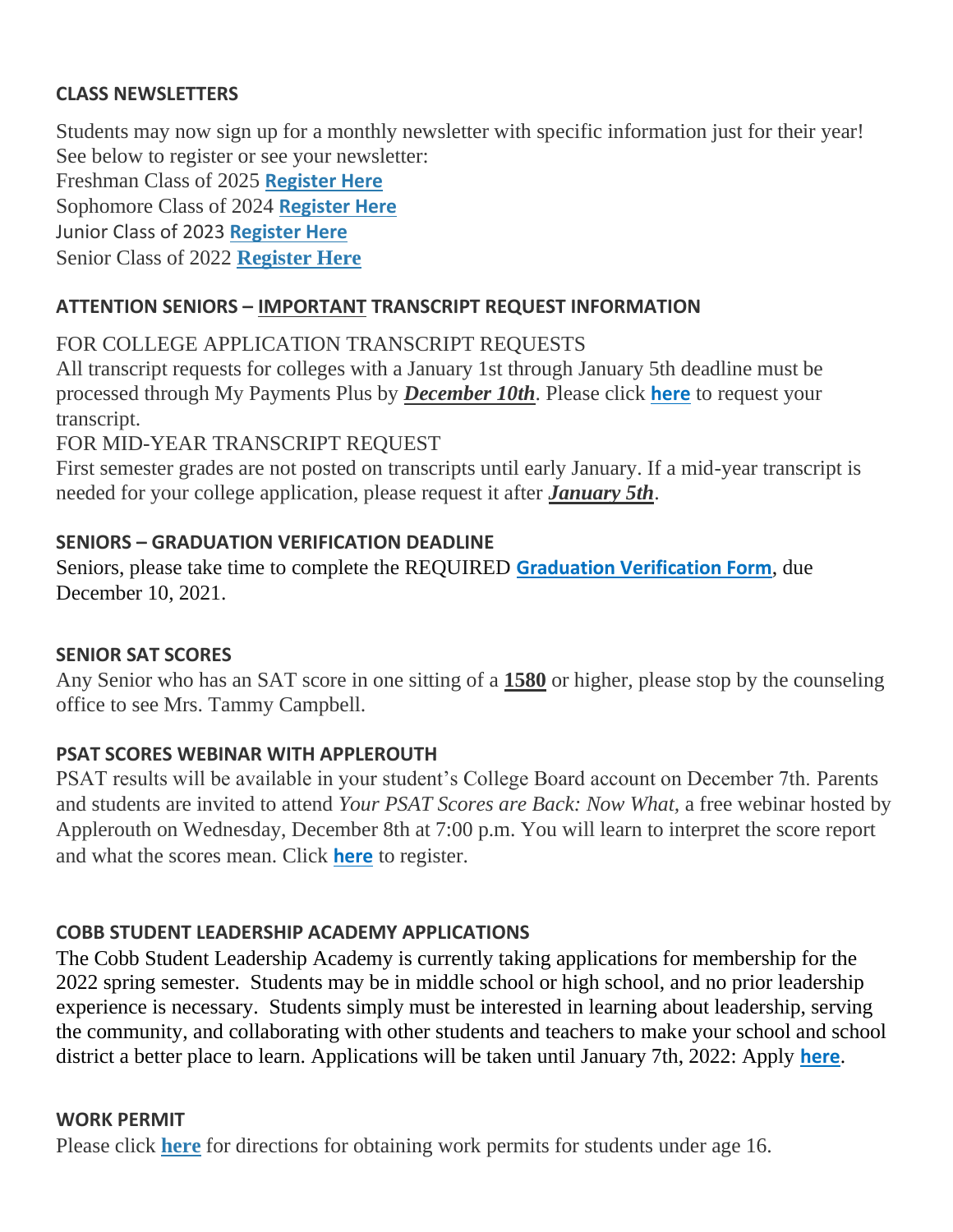# **FINE ARTS**



# **SPORTS**

Congratulations to the following athletic programs for their recent wins and strong performances:

- Girls Basketball for their wins over Calhoun HS 80-36, Rome HS 49-42, and Villa Rica HS 75- 45. There were many strong individual and team performances in all 3 games last week.
- Boys Basketball for their wins over Calhoun HS 68-64 and Villa Rica HS 69-57. There were many strong individual and team performances in both games.
- Wrestling for their 1st place finish over Walton HS 40-33 and Marietta HS 53-24. They also finished in 2nd place in the McEachern Invitational over the weekend. Congrats to John Holley (2nd), Tyler Gallegos (2nd), Henslee Lockridge (2nd), Gavin Glen(3rd), Bryce Gibbs(1st), Landon Jones (1st), Patrick Ford (2nd)and Tate Mowery(3rd) for their strong finishes. There were many strong individual and team performances in their meets.

#### **HARRISON GYMNASTICS INTEREST MEETING**